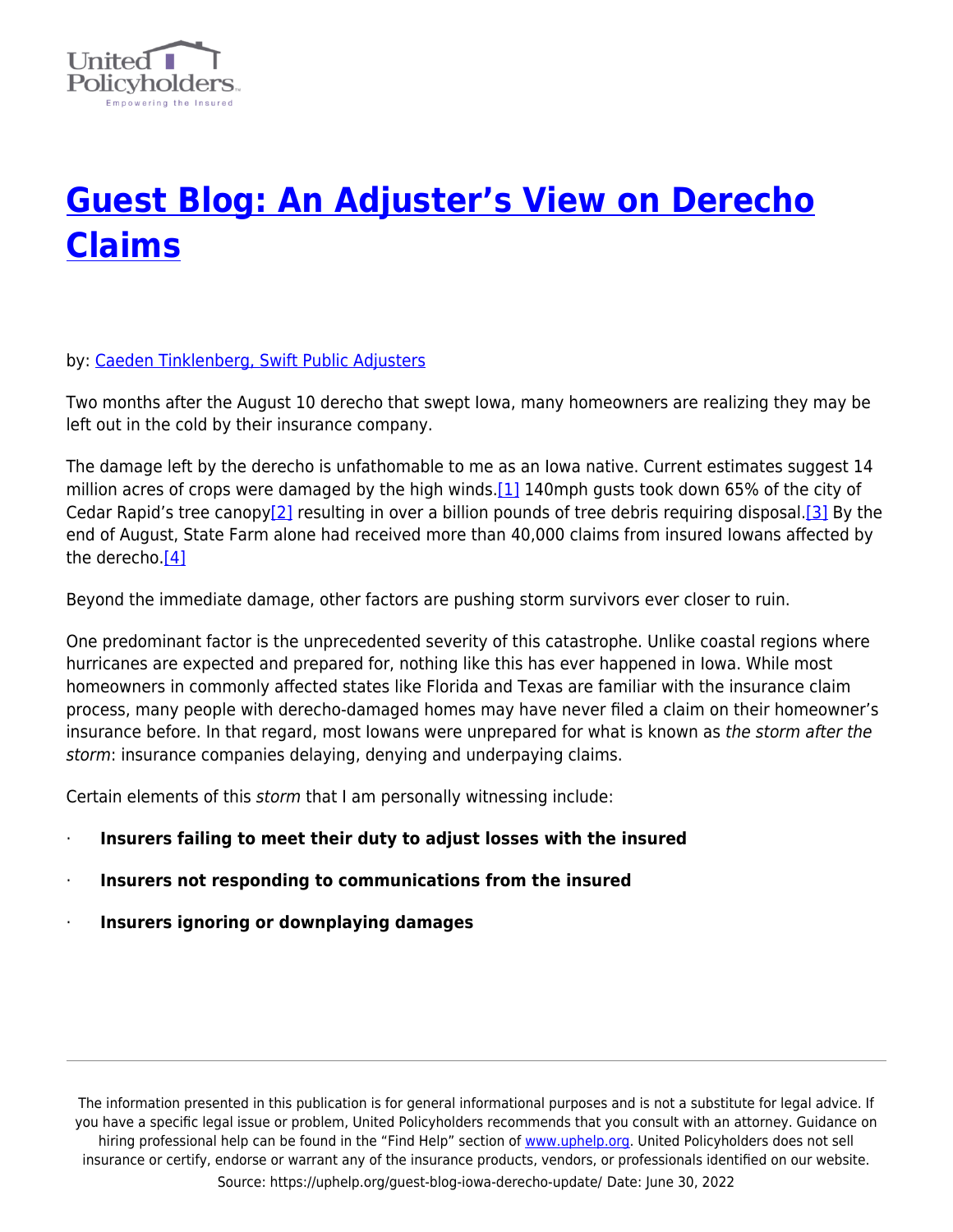

- · **Insurers misrepresenting policy provisions**
- · **Insurers intentionally underestimating losses**
- · **Insurers sending biased experts and vendors to investigate losses**
- · **Insurers hiring third party administrators that fail to adjust claims in good faith**
- · **Insurers failing to pre-approve necessary mitigation efforts**
- · **Insurers denying claims due to the insured's inability to mitigate**
- · **Insurers requiring insureds to file separate claims for secondary damage (e.g. mold)**
- · **Insurers denying coverage for additional living expenses**

While insurance companies falling short of their promises isn't unique to Iowa, the lack of resources available to policyholders to help fight back is. On the front lines defending homeowners from unscrupulous insurance companies in other states are contractors, public adjusters and plaintiff attorneys. While Des Moines, IA is considered the Insurance Capital of the US[,\[5\]](https://test-united-policyholders.pantheonsite.io/blog/guest-blog-iowa-derecho-update#_ftn5) very few of the city's thousands of insurance professionals are dedicated to representing the rights and interests of policyholders. I am unaware of any Iowa-based law firms that specialize in property insurance claims and Iowa has only 15 resident public adjusters. For comparison, Texas has 612 resident public adjusters and Florida has plaintiff attorneys on every street corner.

With very little reinforcement from PAs or attorneys, Iowa contractors have done all they can to help their clients. Some, like 33 Carpenters in Bettendorf, have gone to extreme measures to fight back against insurance companies. 33 Carpenters tried using post-loss assignments to sue insurance companies for breach of contract and bad faith. Earlier this year, the Iowa Supreme Court ruled that the post-loss assignment was not a loophole to the unauthorized practice of public adjusting (UPPA) and therefore 33's assignments were void.<sup>[6]</sup> To add insult to injury, the Iowa Insurance Division subsequently stung 33 with a \$15,000 fine for violations of UPPA.[\[7\]](https://test-united-policyholders.pantheonsite.io/blog/guest-blog-iowa-derecho-update#_ftn7)

As explained by attorney John Wood in a post in one of the Facebook groups dedicated to educating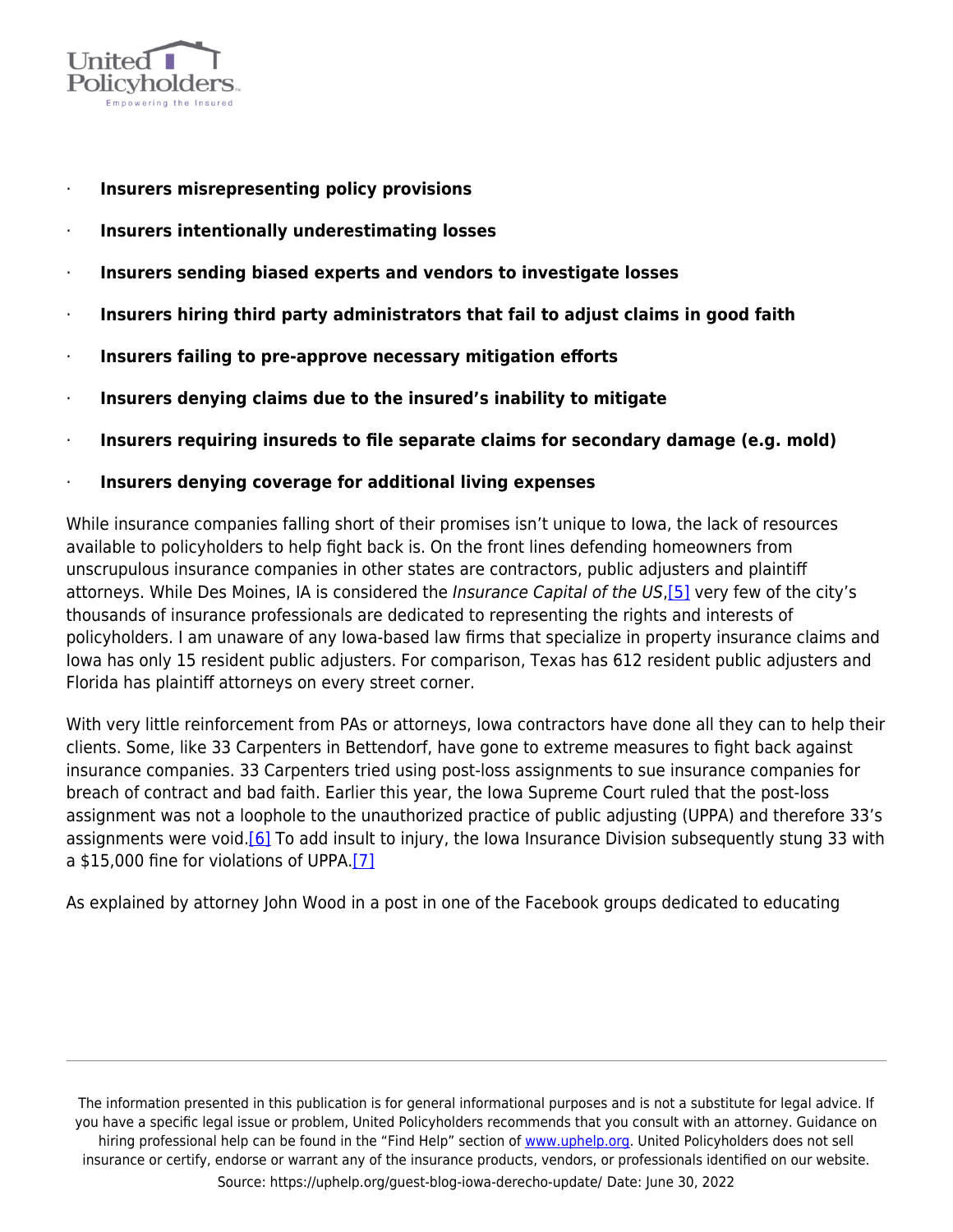

derecho-impacted homeowners on the claims process, "Insurance companies are exploiting this recent ruling by challenging contractor's agreements in court, which ties up the insurance claim in vexatious litigation over whether the contractor was compliant (instead of focusing on whether the insurance company properly handled the claim).["\[8\]](https://test-united-policyholders.pantheonsite.io/blog/guest-blog-iowa-derecho-update#_ftn8) Additionally, the looming threat of disciplinary action from the Iowa Insurance Division has caused many contractors to take a step back from their involvement in their clients' claims, leaving homeowners standing alone against their insurance companies.

While the state heavily regulates those who help policyholders with their claims, there are zero requirements for who handles claims for insurance companies. Indeed, Iowa does not license adjusters. There is no minimum standard of experience, knowledge, or ethics for adjusters working in this state. Thousands of Iowans have had their claims adjusted by people with no construction experience, no insurance background and very little—if any—training. Consequently, these claims are being mishandled, underpaid, and wrongfully denied.

Thankfully, the plight of the Iowa policyholder isn't all doom and gloom. Organizations like United Policyholders, and others are taking notice and dedicating resources to assisting victims with recovery efforts—including fair settlement of insurance claims.

Additionally, the Iowa Insurance Division (IID) continues to faithfully investigate complaints and compel insurers to action. In the past year, complaints submitted to the IID on behalf of our clients have resulted in production of certain claim documents from uncooperative adjusters, restoration of communication with unresponsive carriers, and other favorable outcomes.

As home and business owners continue to fight for the funds needed to rebuild, colder weather advances. Winter presents another unique challenge not present in hurricane zones. Over 1,000 homes were deemed uninhabitable immediately following the derecho and thousands more have significant damage that may render them uninhabitable during the winter months. Exterior repairs must also slow to a crawl or halt completely come December. Tarps have already begun failing and the number of contractors offering more permanent solutions like shrink wrap are few. Many homeowners fear that out out-of-state contractors may not come back in the spring and local companies are booked up through the end of next year. For these reasons, homeowners are desperate to get on a contractor's schedule before snow flies.

The derecho made material and labor shortages much more painful than they already were. These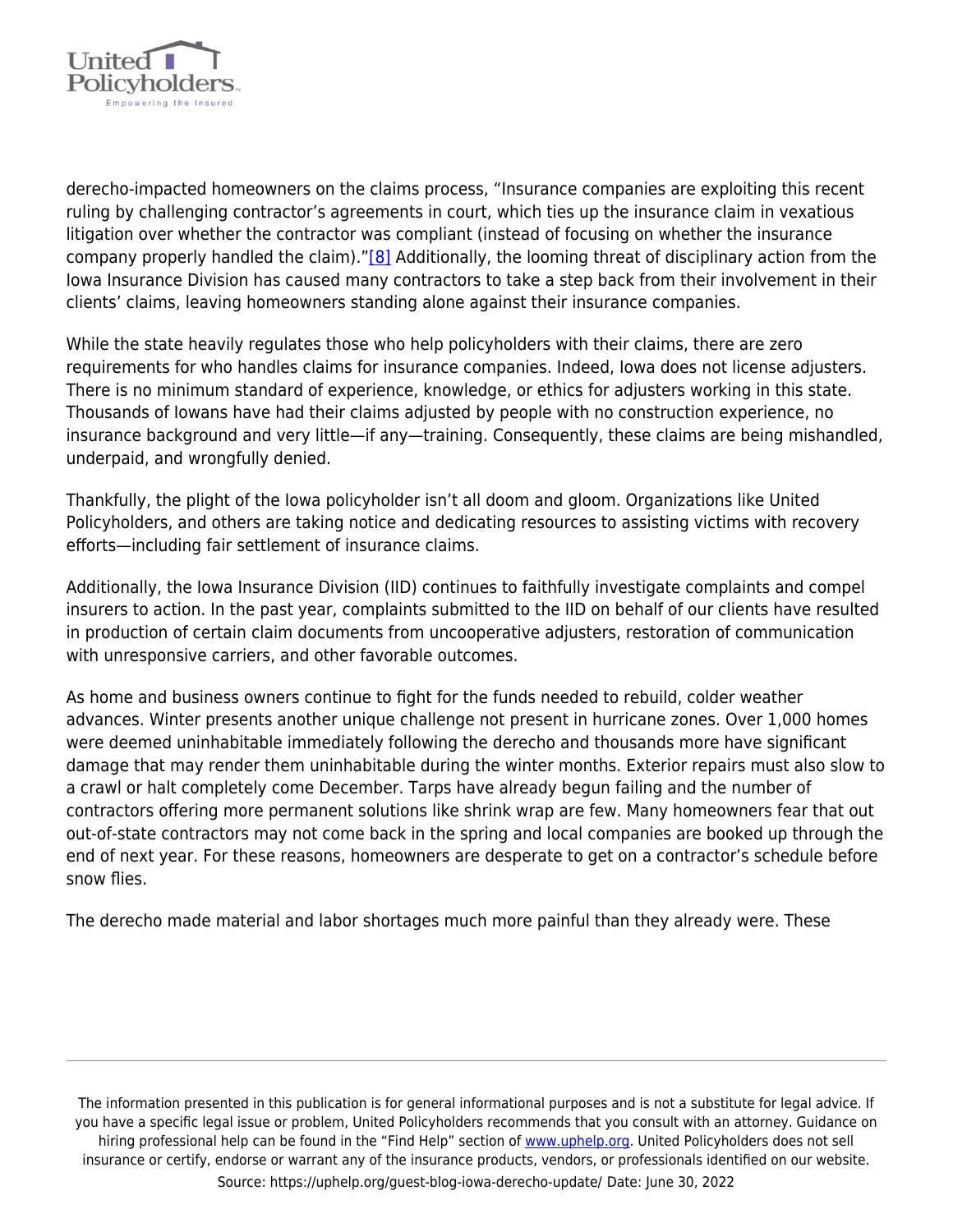

shortages have driven prices up and choices down. Many roofing companies are only able to source two colors of shingles (weathered wood or black) and aren't guaranteeing which brand will be installed. Insurance companies are refusing to acknowledge, much less pay for, the increased costs of material and labor resulting from high demand and low supply. Therefore, homeowners are paying large sums out of pocket—and often up front—to guarantee placement on a contractor's schedule.

Altogether, homeowners in Iowa—especially in Cedar Rapids—are not in a good place right now. Unprecedented damage, underperforming and abusive insurance companies, limited professional representation, selective UPPA enforcement, severe material shortages, lack of experienced contractors, and rapidly approaching winter all stand between Iowans and recovery. On top of it all, COVID continues to plague our communities and exacerbate our daily struggle to mend.

But the Iowa spirit—like our corn—is tall and strong; we will persevere.

[\[1\]](https://test-united-policyholders.pantheonsite.io/blog/guest-blog-iowa-derecho-update#_ftnref1) [https://iowaagriculture.gov/news/updated-derecho-impact-estimates-08142020#](https://iowaagriculture.gov/news/updated-derecho-impact-estimates-08142020)

[\[2\]](https://test-united-policyholders.pantheonsite.io/blog/guest-blog-iowa-derecho-update#_ftnref2) [https://www.thegazette.com/subject/news/iowa-derecho-cedar-rapids-tree-canopy-loss-land-hurricane](https://www.thegazette.com/subject/news/iowa-derecho-cedar-rapids-tree-canopy-loss-land-hurricane-20200827) [-20200827](https://www.thegazette.com/subject/news/iowa-derecho-cedar-rapids-tree-canopy-loss-land-hurricane-20200827)

[\[3\]](https://test-united-policyholders.pantheonsite.io/blog/guest-blog-iowa-derecho-update#_ftnref3) <https://kwwl.com/2020/09/18/1-billion-pounds-of-tree-debris-estimated-for-cedar-rapids/>

[\[4\]](https://test-united-policyholders.pantheonsite.io/blog/guest-blog-iowa-derecho-update#_ftnref4) <https://kwwl.com/2020/08/26/most-insurance-claims-started-virtually-none-finished-after-derecho/>

[\[5\]](https://test-united-policyholders.pantheonsite.io/blog/guest-blog-iowa-derecho-update#_ftnref5) <https://www.uschamber.com/co/good-company/growth-studio/des-moines-iowa-insurance>

[\[6\]](https://test-united-policyholders.pantheonsite.io/blog/guest-blog-iowa-derecho-update#_ftnref6) <https://www.iowacourts.gov/iowa-courts/supreme-court/supreme-court-opinions/case/18-1354>